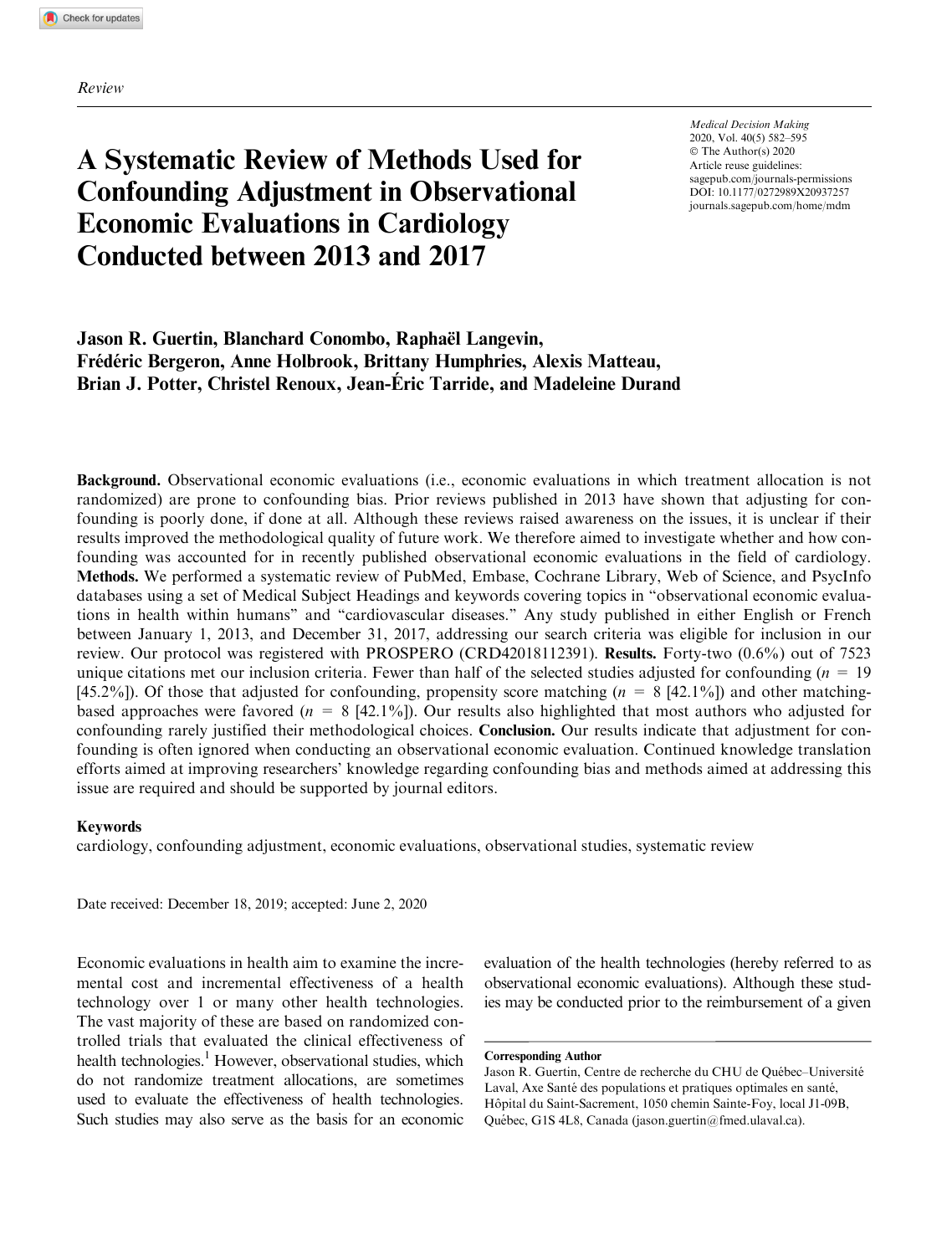technology, they are particularly useful when reassessing previously reimbursed technologies as the results they highlight the true economic value of these technologies in the real-world setting.

Among other caveats (such as selection and information bias), observational studies are prone to confounding bias. $2^{-4}$  Adequately adjusting for this bias is fundamental when attempting to assess the true economic values of the health technologies being evaluated.5,6 Methods traditionally used in epidemiology and economics to adjust for confounding bias (e.g., regression-based approaches, instrumental variables, propensity score [PS] methods) may also be used within observational economic evaluations.5,7,8

Despite the number of methods that can be used to adjust for confounding within observational economic evaluations, concerns have been raised about the quality of the confounding adjustment in such studies. For example, in a review of 43 observational economic evaluations published between 1990 and 2010 aimed at examining how confounding bias was adjusted for within these studies, Rovithis<sup>4</sup> noted that only  $9\%$  of selected studies provided detailed justification for the methods they used. In parallel to Rovithis, Kreif et al.<sup>3</sup> also examined this question in a distinct systematic review of 81 economic evaluations based on observational data (i.e., selected studies included any economic evaluation that used observational data to assess the cost component  $[1\%]$ , the effectiveness component  $[32\%]$ , or both components  $[67\%]$  published between 2000 and 2011.<sup>3</sup> In their review, Kreif et al. showed that at least 80% of selected studies did not assess the basic assumptions of the methods they used. Although a worrisome conclusion, seeing as both systematic reviews included only studies that adjusted for confounding, their results likely underestimated the scope of this issue. Faced with such results and to improve future work, Kreif et al. proposed a critical appraisal tool of statistical methods used in observational economic evaluations, which has since gained strong endorsement in the field.<sup>9</sup>

Although we believe that these 2 systematic reviews will have improved the methodological quality of published observational economic evaluations, no study has examined their impact on the field. Therefore, the primary objective of this study was to systematically review the methodological quality of recently published observational economic evaluations. Specifically, we asked 1) What proportion of studies used any method to adjust for confounding? and, when studies adjusted for confounding, 2) What was the quality of the confounding adjustment?

### Methods

This systematic review has been registered at PROSPERO (CRD42018112391). Reporting of this systematic review followed the Preferred Report Item for Systematic Reviews and Meta-Analyses (PRISMA) guidelines.<sup>10,11</sup>

# Inclusion and Exclusion Criteria for Selecting Citations

A review of the literature published between January 1, 2013, and December 31, 2017, was conducted. We limited our systematic review to published cost-effectiveness, cost-utility, or cost-benefit analyses in the field of cardiology through the use of the ''cardiovascular diseases'' Medical Subject Headings (we refer readers to the search strategy presented in the Supplementary Table S1 for the breadth and depth of the coverage of the Medical Subject

Department of Social and Preventive Medicine, Université Laval, Quebec City, Canada (JRG, BC); Axe Santé des populations et pratiques optimales en santé, Centre de recherche du CHU de Québec-Université Laval, Quebec City, Canada (JRG, BC); Department of Economics, McGill University, Montreal, Canada (RL); Universite´ Laval, Quebec City, Canada (FB); Division of Clinical Pharmacology and Toxicology, Department of Medicine, McMaster University, Hamilton, Canada (AH); Department of Health Evidence and Impact, McMaster University, Hamilton, Canada (AH, BH, JET); Department of Medicine, Université de Montréal, Montreal, Canada (AM, BJP, MD); Centre de recherche du Centre Hospitalier de l'Université de Montréal, Montreal, Canada (AM, BJP, MD); Centre Hospitalier de l'Université de Montréal, Montreal, Canada (AM, BJP, MD); McGill University, Montreal, Canada (CR); Centre for Health Economics and Policy Analysis, McMaster University, Hamilton, Canada (JET); Department of Economics; McMaster University, Hamilton, Canada (JET); Programs for Assessment of Technology in Health (PATH), The Research Institute of St. Joe's Hamilton, St. Joseph's Healthcare Hamilton (CR, JET); McMaster Chair in Health Technology Management, McMaster University, Hamilton, Canada (CR, JET). The authors declared no potential conflicts of interest with respect to the research, authorship, and/or publication of this article. The authors disclosed receipt of the following financial support for the research, authorship, and/or publication of this article: This work was presented in abstract form at the Canadian Association for Population Therapeutics 2019 Annual Conference (Toronto, Canada) and at the 35th International Conference on Pharmacoepidemiology and Therapeutic Risk Management (Philadelphia, United States of America). Financial support for this study was provided entirely by a grant from the Canadian Institutes of Health Research (grant PJT-156292). This study also received an in-kind contribution from the Health and Social Services Systems, Knowledge Translation and Implementation Component of the Quebec SPOR-SUPPORT Unit. JR Guertin, BJ Potter, C Renoux, and M Durand are all research scholars of the Fonds de recherche du Québec en Santé. The funding agreements ensured the authors' independence in designing the study, interpreting the data, writing, and publishing the report.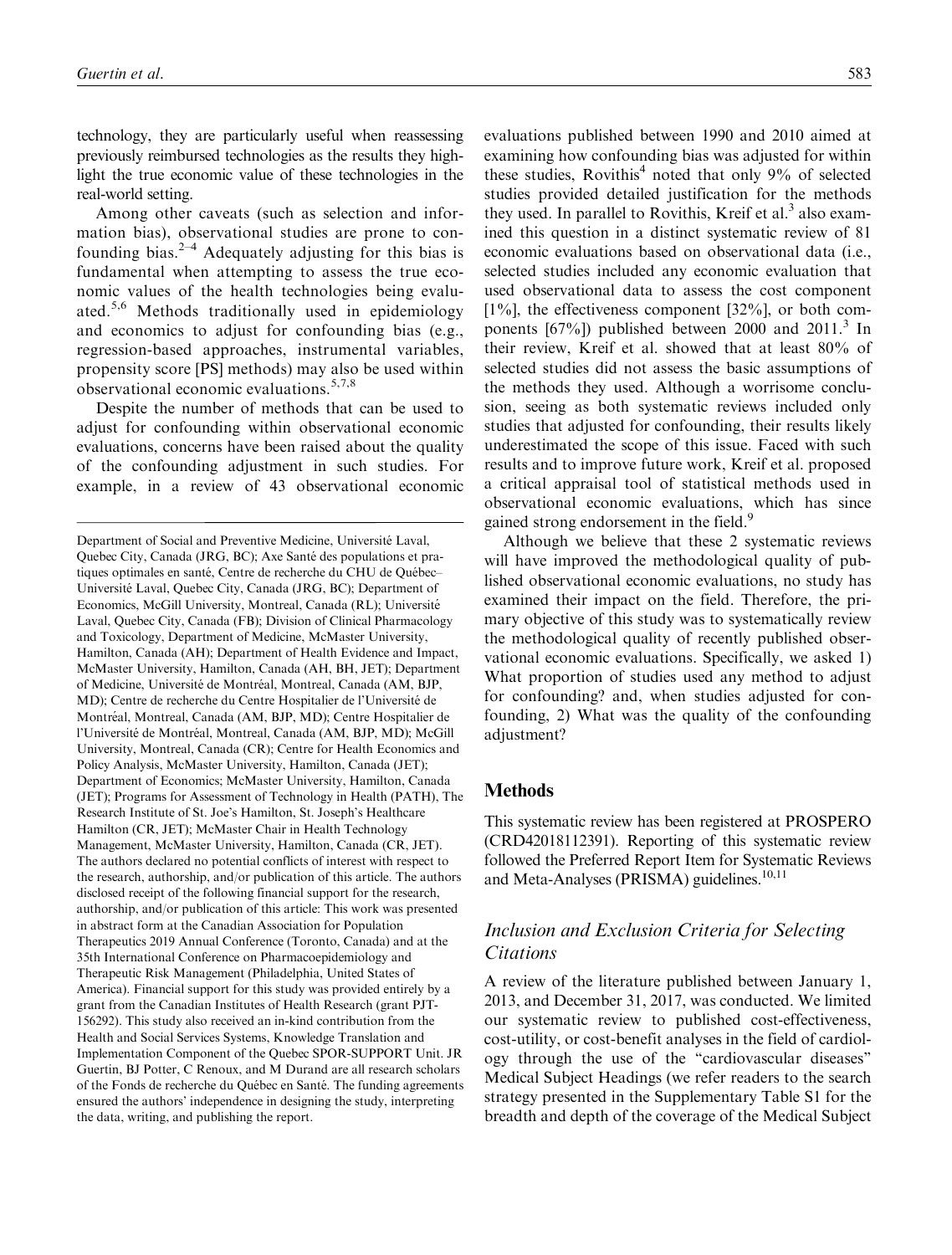Headings). We adapted the SIGN search filter on observational studies for our 5 databases.<sup>12</sup>

At least 2 reviewers assessed the following inclusion and exclusion criteria when screening eligible studies. To be included, both the cost and effectiveness components of all treatment groups were required to be fully based on observational data. We also included only peer-reviewed original articles examining human subjects and published in either the English or French language.

Exclusion criteria included solely using observational data to extrapolate results beyond the observation period (e.g., a model-based economic evaluation extrapolating short-term observed data to a lifetime model horizon without providing the short-term results would be excluded from this review). Other exclusion criteria included studies that did not compare at least 2 different interventions and studies that only stratified economic results based on an endogenous factor (i.e., a single-arm study in which the authors stratified the population based on a baseline sociodemographic or clinical characteristic and examined the incremental cost and effectiveness between the 2 patient strata such as in diabetics versus non diabetics patients).

### Search Strategy

Our search strategy was designed in collaboration with an experienced research librarian (F.B.). The final search strategies were designed for PubMed, Embase, Cochrane Library, Web of Science, and PsycInfo databases (the search strategies used in the 5 databases are provided in the Supplementary Table S1).

### Study Selection

Results from the search strategies were uploaded into a single EndNote X8 library. We used the "Find Duplicate" command within the EndNote program to eliminate duplicates citations identified within the 5 databases. Two independent reviewers (B.C. and R.L.) screened all remaining citations' titles and abstracts to determine eligibility; in case of disagreement at this stage, a third reviewer (J.R.G.) was consulted. Full text of citations deemed to be eligible for inclusion within the systematic review were independently reviewed by pairs of reviewers (J.R.G., B.C., R.L.) for final inclusion, with each reviewer reviewing two-thirds of eligible citations; disagreements at this stage were settled by the third reviewer. Selected full texts were included in the systematic review.

### Data Collection

Data abstraction using a standardized form was performed independently by 3 independent reviewers (J.R.G., B.C., R.L.) working in pairs. In case of discrepancy, consensus was reached through discussion or through the involvement of the third reviewer.

## Data Items

We extracted data pertaining to study characteristics (year of publication, journal type, jurisdiction of the analysis, study design, intervention and comparator types, sample sizes), design of the economic evaluation (format of the economic results [e.g., benefit-cost ratio, incremental costeffectiveness ratio], inclusion of a cost-effectiveness acceptability curve and/or frontier), analysis plan (confounding adjustment method used, method used to account for missing data, extrapolation of results beyond the observed data), and the general conclusion of the main text regarding the cost-effectiveness of the study intervention(s) versus the comparator(s).

### Analyses

We reported on the presence of confounding adjustment methods within all studies and, when present, assessed their quality using the Kreif et al. critical appraisal tool.<sup>3</sup> Briefly, the critical appraisal tool contains 6 questions and examines 3 broad categories of statistical methods that can be used to adjust for confounding bias: 1) instrumental variables, 2) regression-based methods, and 3) matching-based methods. Of note, these categories were defined by the authors in their publication, and some groupings may lead to confusion for certain readers, for example, inclusion of the ''difference-indifference method'' in the ''regression-based methods'' or the ''inverse probability of treatment weighting (IPTW) based on the PS'' and ''regression on the PS'' (i.e., using the estimated PS as a covariate in a regression model) in the ''matching-based methods.'' In our review, we chose to differentiate the difference-in-difference approach from other regression methods and differentiated the IPTW based on the PS from other PS matching methods but still evaluated the quality of confounding adjustment using the recommended questions. In addition, and unlike the recommendation in the critical appraisal tool, in studies in which multiple confounding adjustment methods were used, all were assessed independently.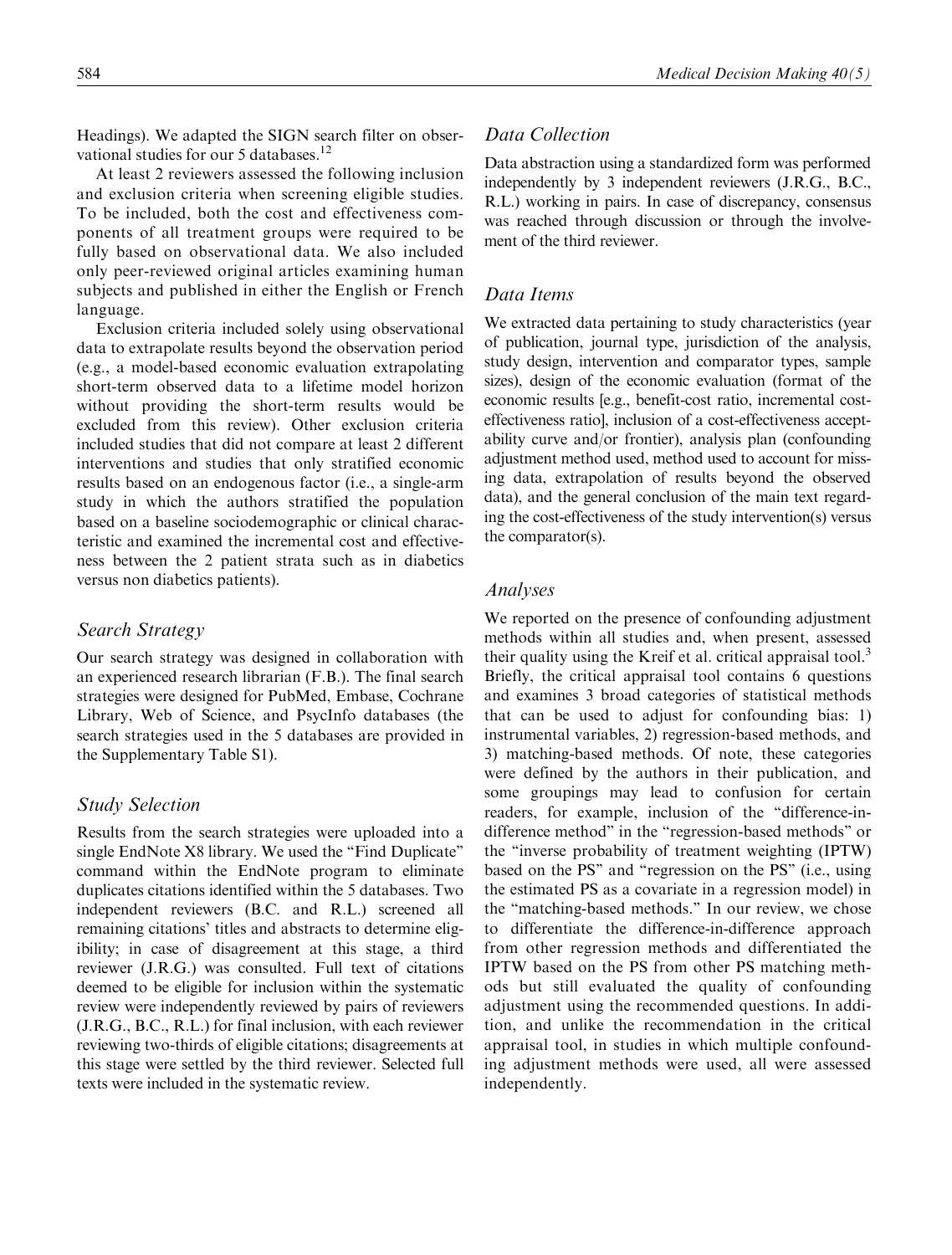We also examined the quality of the reporting in the selected studies of the items suggested by the Consolidated Health Economic Evaluation Reporting Standards (CHEERS) statement.<sup>13</sup> Although the CHEERS statement identifies 24 items, those that were deemed irrelevant to single study-based observational economic evaluations (i.e., items 11b, 13b, 15, 16, 18, and 20b) were ignored; the presence or absence of the remaining 21 items was individually assessed within each selected study. All results were presented using descriptive statistics.

The various public funding agencies supporting this project or the authors had no role in the study.

### **Results**

Our search strategy identified a total of 7523 unique citations in cardiology that were manually screened by at least 2 reviewers. After screening the titles and abstracts, 6970 citations (92.6%) were excluded, and the remaining full texts were screened by reviewers for final inclusion. Following this step, 42 unique citations were deemed eligible for inclusion in our review.<sup>14–55</sup> As shown in Figure 1 detailing the screening process, most of the full texts screened ( $n = 324$  [63.4%]) were excluded because they were not a full economic evaluation.

# Study Characteristics and Methodological Designs

Summary statistics of the identified observational economic evaluations are shown in Table 1 (study-specific characteristics are provided in the Supplementary Table S2). Briefly, of the 42 identified studies in the field of cardiology, 16.7% were published in 2013, 40% were published in 2014–15 and 43% in 2016–17. Most studies were conducted in a European (40%) or North American (21%) jurisdiction. Approximately two-thirds of the studies were based on claims  $(31\%)$  or charts review  $(33\%)$ , while the remaining were based on nonrandomized trial data (19%) or registries (17%). Consequently, most studies used a historical cohort (also commonly referred to as retrospective) study design (e.g.,  $60\%$ ). Of note, although most studies compared 2 interventions of the same type (e.g., a pharmaceutical agent being compared with a different pharmaceutical agent), six (14%) of the 42 selected studies compared 2 different types of interventions (e.g., a patient management strategy to a medical device). Most results were presented as incremental cost-effectiveness ratios (86%).

# Choice and Quality of the Confounding Adjustment Method Used

Table 2 summarizes the results of our assessment based on the Kreif et al.<sup>3</sup> critical appraisal tool of the choice and quality of the confounding adjustment methods used by the authors of the 42 selected studies (study-specific results are provided in Supplementary Table S3). Fewer than half of the studies (45%) reported adjusting for confounding. Among those that did report adjusting for confounding, most studies (84%) reported using a matchingbased method. Of the 16 studies that used a matchingbased method to adjust for confounding, most used either PS matching (50%) or covariate-based matching  $(44\%)$ , while a single study  $(6\%)$  did not define what matching method was used. In addition, our results also highlight that studies that adjusted for confounding with the use of a matching-based method used it as the sole confounding adjustment method (69%) or in combination with a second method (31%). Remaining studies used either regression-based methods (26%), differencesin-differences  $(5\%)$ , IPTW based on the PS  $(5\%)$ , or a self-controlled study design (5%), and no study used an instrumental variable.

Few studies justified their methodological choices. Only 1 study  $(5\%)$  assessed the "no unobserved confounding'' assumption (question 1a of the critical appraisal tool). Such an observation does not stipulate that unobserved confounding is present but rather that authors generally did not report on the potential presence of unobserved confounding nor its potential impact on the results.

Similarly, no study assessed whether the distributions of the baseline covariates overlapped between the treatment groups (question 2 of the critical appraisal tool). Given that lack of overlap in the treatment groups' baseline covariates can lead to biased results, we were unable to state if selected studies complied with this assumption or if additional steps should have been taken by the authors to ensure that baseline covariates within the analyzed study groups did overlap (e.g., restrict the analysis to a subset of the study population). $56$ 

Of the 5 studies (26%) that used regression-based methods and the 1 study (5%) that used the differencein-difference approach, most did not assess the specification of the regression model for the health outcome (83%) nor for the costs (67%). For example, studies did not assess the relative fit of alternative models when reporting their results.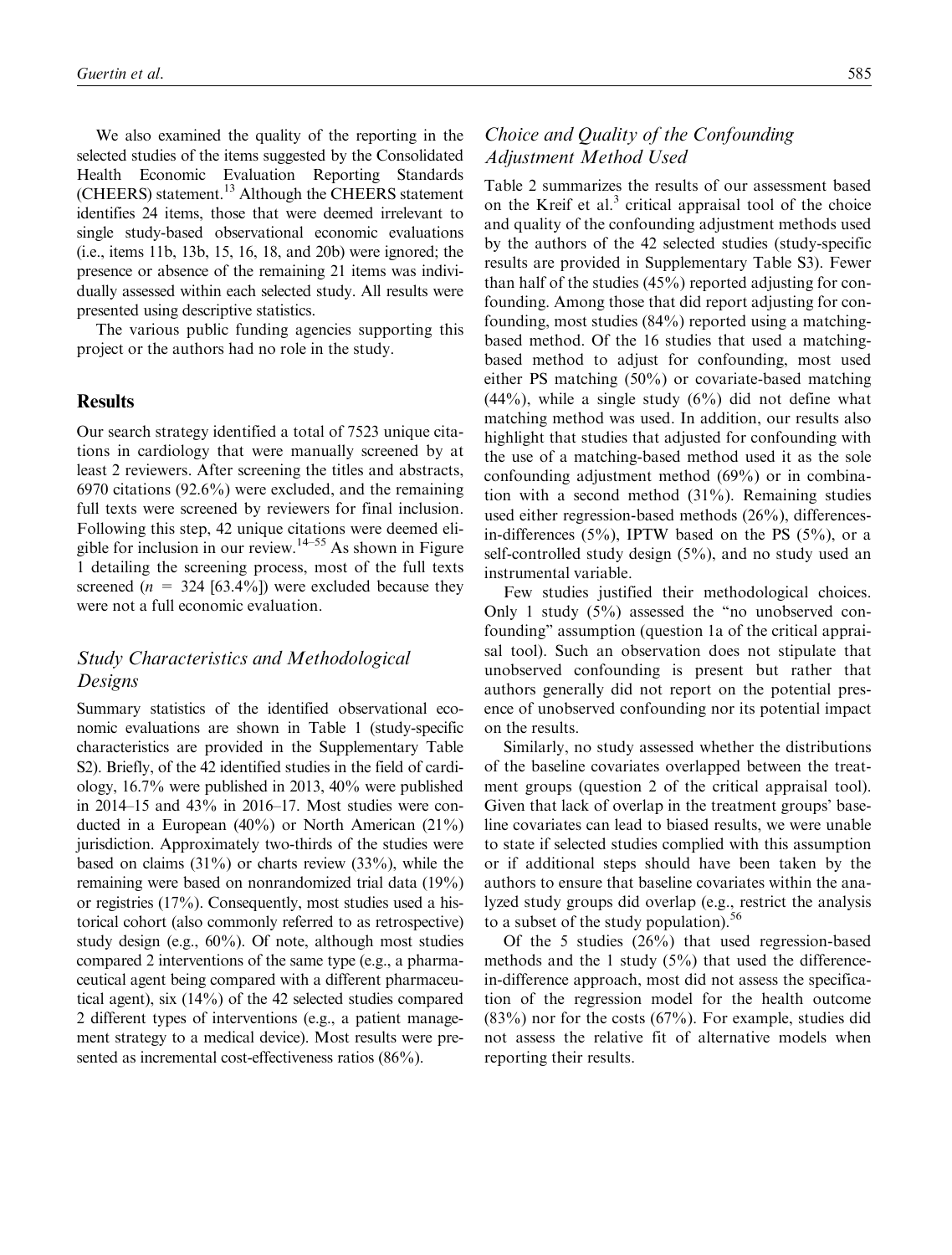

Figure 1 Flowchart of the citation selection process.

For the 16 studies that used matching-based methods, most studies (63%) only partially assessed covariate balance after applying the matching method (e.g., with the use of standardized differences) while the others (38%) did not. We were therefore unable to assess if residual confounding remains despite the matching procedures that were conducted.

# Quality of the Item Reporting as Assessed with the CHEERS Statement

The proportion of studies reporting each of the items identified within the CHEERS statement is provided in Table 3 (Supplementary Table S4 provides the studyspecific results). Although none of the studies acknowledged the CHEERS statement, selected studies reported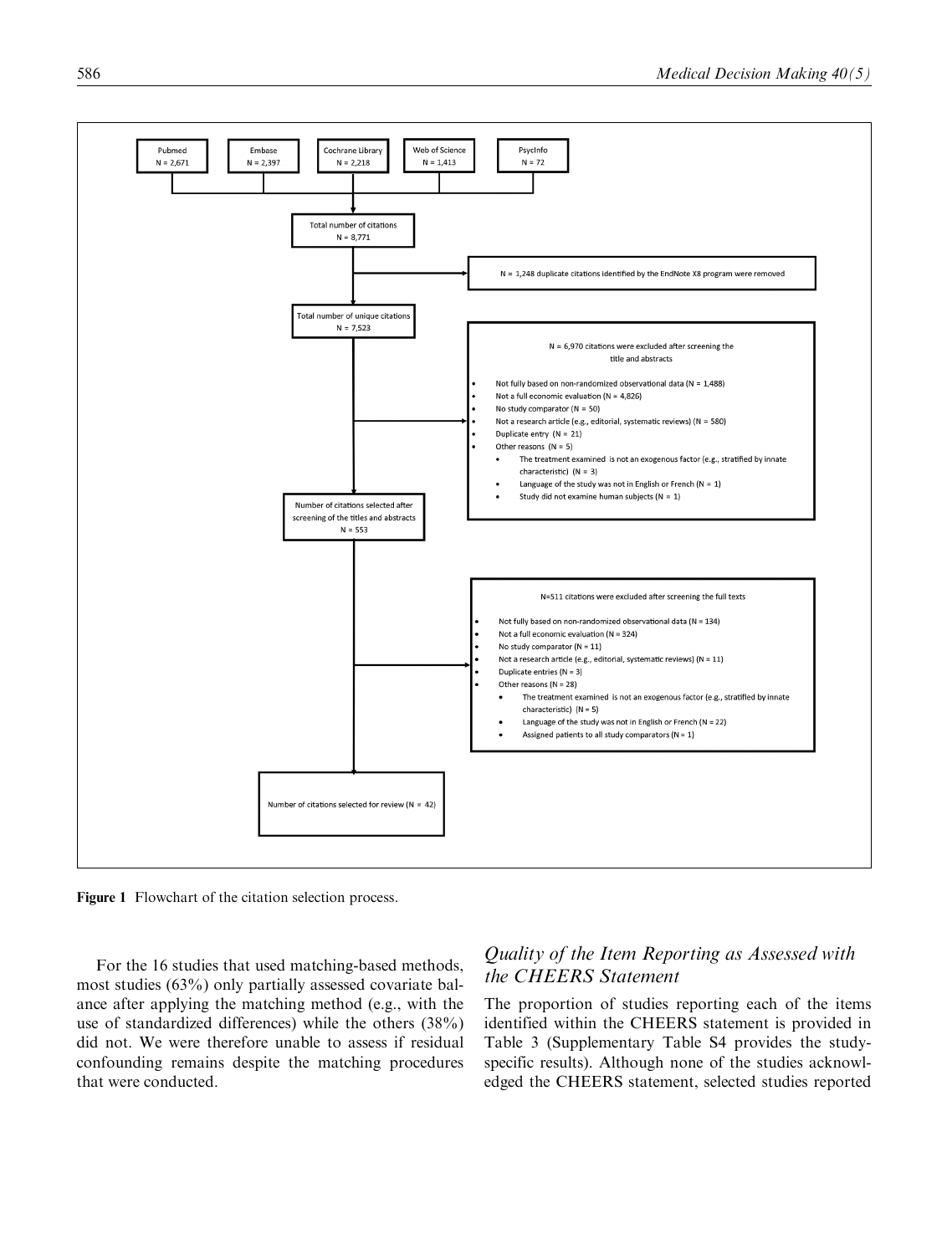Table 1 Basic Characteristics of the Selected Studies

| Year of publication                                            |           |
|----------------------------------------------------------------|-----------|
| 2013                                                           | 7(16.7)   |
| 2014                                                           | 11(26.2)  |
| 2015                                                           | 6(14.3)   |
| 2016                                                           | 4(9.5)    |
| 2017                                                           | 14 (33.3) |
| Journal type                                                   |           |
| Health economics                                               | 4(9.5)    |
| <b>Statistics</b>                                              |           |
|                                                                | 0(0.0)    |
| Medical                                                        | 36 (85.7) |
| Other                                                          | 2(4.8)    |
| Jurisdiction of the study <sup>a</sup>                         |           |
| China                                                          | 4(9.5)    |
| India                                                          | 3(7.1)    |
| Spain                                                          | 4(9.5)    |
| United Kingdom                                                 | 5(11.9)   |
| United States of America                                       | 9(21.4)   |
| Undefined                                                      | 2(4.8)    |
| Other                                                          | 15(35.7)  |
| Data source                                                    |           |
| Claims based                                                   | 13 (30.9) |
| Nonrandomized trial based                                      | 8(19.0)   |
| Chart review based                                             | 14(33.3)  |
| Registry based                                                 | 7(16.7)   |
| Study design                                                   |           |
| Concurrent cohort                                              | 15(35.7)  |
| Pre-post design                                                | 1(2.4)    |
| Historical cohort                                              | 25(59.5)  |
| Other                                                          | 1(2.4)    |
| Authors reported on the presence or absence of missing data    |           |
| Yes                                                            | 8(19.0)   |
| N <sub>0</sub>                                                 | 34 (80.9) |
| Method used to account for missing data ( $n = 8$ who reported |           |
| on the presence or absence of missing data)                    |           |
| No missing data                                                | 1(12.5)   |
| Complete case analysis                                         | 3(37.5)   |
|                                                                | 1(12.5)   |
| Simple imputation                                              |           |
| Multiple imputation                                            | 1(12.5)   |
| Did not report how they accounted for the                      | 2(25.0)   |
| missing data in their analysis                                 |           |
| Interventions being compared                                   |           |
| Standard of care                                               |           |
| Medical device                                                 | 7(16.7)   |
| Pharmaceutical agent                                           | 9(21.4)   |
| Prevention and screening                                       | 3(7.1)    |
| Patient management                                             | 18 (42.8) |
| Other                                                          | 5 (11.9)  |
| Comparator <sup>b</sup>                                        |           |
| Medical device                                                 | 10(23.8)  |
| Pharmaceutical agent                                           | 11(26.2)  |
| Prevention and screening                                       | 3(7.1)    |
| Patient management                                             | 13 (30.9) |
| Other                                                          | 5 (11.9)  |
| Sample size of the standard of care <sup>c</sup>               |           |
| 25 or less                                                     | 5 (11.9)  |
| 26 to 50                                                       | 7 (16.6)  |
| 51 to 100                                                      | 12 (28.6) |
| 101 to 500                                                     | 9(21.4)   |
|                                                                |           |

Table 1 (continued)

| 501 or more                                                     | 7(16.6)   |
|-----------------------------------------------------------------|-----------|
| Not reported                                                    | 2(4.8)    |
| Sample size of the comparator <sup>c,d</sup>                    |           |
| 25 or less                                                      | 4(9.5)    |
| 26 to 50                                                        | 8 (19)    |
| 51 to 100                                                       | 10(23.8)  |
| 101 to 500                                                      | 10(23.8)  |
| 501 or more                                                     | 11 (26.2) |
| Not reported                                                    | 1(2.4)    |
| Format of the economic result <sup>e</sup>                      |           |
| <b>ICER</b>                                                     | 36 (85.7) |
| Benefit-cost ratio                                              | 5(11.9)   |
| <b>NMB</b>                                                      | 1(2.4)    |
| Provided results using a cost-effectiveness acceptability curve |           |
| Yes                                                             | 6(14.3)   |
| No                                                              | 36 (85.7) |
| Provided results using a cost-effectiveness acceptability       |           |
| frontier                                                        |           |
| Yes                                                             | 0(0.0)    |
| No                                                              | 42(100.0) |
| Authors extrapolated the cost, the effectiveness, or both       |           |
| beyond the observed period                                      |           |
| Yes                                                             | 3(7.1)    |
| No                                                              | 39 (92.6) |
| General conclusion of the main text regarding the economic      |           |
| evaluation comparing the comparator to the standard of          |           |
| care                                                            |           |
| Cost-effective                                                  | 23 (54.8) |
| Borderline cost-effective                                       | 0(0.0)    |
| Not cost-effective                                              | 1(2.4)    |
| Dominant/dominated                                              | 7(16.7)   |
| Undefined                                                       | 11 (26.2) |

Results are presented as  $n$  (%). ICER = incremental cost-effectiveness ratio; NMB = net monetary benefit.

<sup>a</sup>Only countries listed as the jurisdiction of at least 3 studies are listed in this table.

 $b$ Some studies included  $>1$  comparator, but all of these were of the same type and were therefore collapsed together in this table.  $c_n = 7$  studies stratified their population into multiple subpopulations; categorization for these studies was based on the smallest strata.  $\sigma_n$ <sup>d</sup> $n = 5$  studies included multiple comparators; categorization for these studies was based on the smallest sample size for the comparator group.

e Sum exceeds 100% as 1 study provided results as both incremental cost-effectiveness ratio and net monetary benefits.

an average of 14 of the 21 items identified in the checklist (range: 6–19).

### **Discussion**

(continued)

To the best of our knowledge, and unlike previous reviews that selected studies based on known confounding adjustment methods,  $3,4$  this is the first systematic review to examine how confounding adjustment was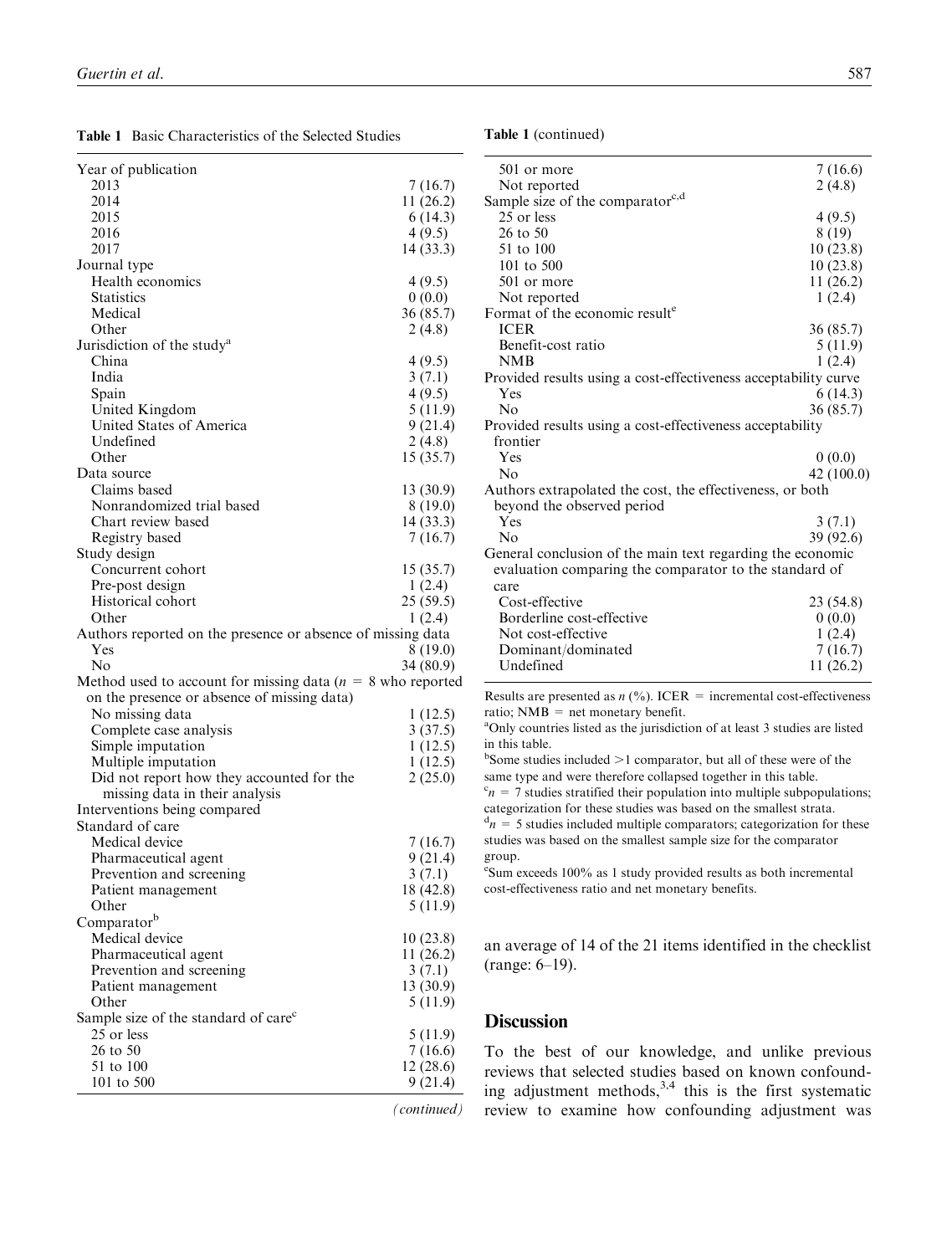| Q0a. Did the authors consider adjusting for confounding?                                                                            |           |
|-------------------------------------------------------------------------------------------------------------------------------------|-----------|
| Yes                                                                                                                                 | 19(45.2)  |
| No                                                                                                                                  | 23(54.8)  |
| Only among those that adjusted for confounding $(n = 19)$                                                                           |           |
| What confounding adjustment method was used? <sup>a,b</sup>                                                                         |           |
| Difference-in-difference                                                                                                            | 1(5.3)    |
| Instrumental variable                                                                                                               | 0(0.0)    |
| Inverse probability of treatment weighting based on the propensity score                                                            | 1(5.3)    |
| Matching                                                                                                                            | 16(84.2)  |
| Regression                                                                                                                          | 5(26.3)   |
| Self-controlled design                                                                                                              | 1(5.3)    |
| What type of matching method was used, if any $(n = 16)$ ?                                                                          |           |
| Covariate based                                                                                                                     | 7(43.8)   |
| Propensity score                                                                                                                    | 8(50.0)   |
| Undefined                                                                                                                           | 1(6.3)    |
| Q1a. Did the study assess the "no unobserved confounding" assumption? <sup>c</sup>                                                  |           |
| Yes                                                                                                                                 | 1(5.3)    |
| Partially                                                                                                                           | 0(0.0)    |
| No                                                                                                                                  | 18 (94.7) |
| Q2. Did the study assess whether the distributions of the baseline covariates overlapped between the treatment groups?              |           |
| Yes                                                                                                                                 | 0(0.0)    |
| Partially                                                                                                                           | 0(0.0)    |
| No                                                                                                                                  | 19(100.0) |
| Q3. Did the study assess the specification of the regression model for $(n = 6)$ <sup>o</sup> . <sup>d</sup>                        |           |
| 1) Health outcome                                                                                                                   |           |
| Yes                                                                                                                                 | 1(16.7)   |
| Partially                                                                                                                           | 0(0.0)    |
| No                                                                                                                                  | 5(83.3)   |
| 2) Costs                                                                                                                            |           |
| Yes                                                                                                                                 | 0(0.0)    |
| Partially                                                                                                                           | 2(33.3)   |
| No                                                                                                                                  | 4(66.7)   |
| Q4. Was covariate balance assessed after applying a matching method ( $n = 16$ )? <sup>c,e</sup>                                    |           |
| Yes                                                                                                                                 | 0(0.0)    |
| Partially                                                                                                                           | 10(62.5)  |
| No                                                                                                                                  | 6(37.5)   |
| Q5: Did the study consider structural uncertainty arising from the choice or specification of the statistical method for addressing |           |
| selection bias? <sup>c, f</sup>                                                                                                     |           |
| Yes                                                                                                                                 | 1(5.3)    |
| Partially                                                                                                                           | 1(5.3)    |
| N <sub>o</sub>                                                                                                                      | 17(89.5)  |
|                                                                                                                                     |           |

Table 2 Quality of the Adjustment for Confounding Bias as Based on the Kreif et al.<sup>3</sup> Critical Appraisal Tool

Results are presented as  $n$  (%).

<sup>a</sup>The critical appraisal tool has a distinct question regarding the validity of the instrumental variable, when used. However, because none of the selected study adjusted for confounding using an instrumental variable, this question was dropped from the table.

 $b_n = 5$  studies used 2 confounding adjustment methods.

<sup>c</sup>A detailed description of each question in their critical appraisal tool and of the associated answer keys are provided elsewhere.<sup>3</sup>

<sup>d</sup>In accordance with the recommendations by Kreif et al.,<sup>3</sup> the quality of the difference-in-difference adjustment was assessed within question 3.<br><sup>e</sup>One study matched patients on their propensity score using matching w <sup>e</sup>One study matched patients on their propensity score using matching weights derived from the inverse probability of treatment. We combined the assessment of the methods for this study.

<sup>f</sup>In cases in which studies used more than 1 confounding adjustment method, Kreif et al.<sup>3</sup> would consider these alternative methods as ways to assess the structural uncertainty of the chosen statistical method. Since in the 5 studies that used 2 methods we assessed each individually, we did not include these alternative methods as ways to assess the structural uncertainty of the primary methods.

conducted within observational economic evaluations without this selection criterion. By doing so, we identified 42 observational economic evaluations published between 2013 and 2017 in the field of cardiology.14–55 Our review of these studies identified that more than half did not attempt to adjust for confounding. Such results are surprising since the importance of correctly adjusting for confounding has been the focus of much work in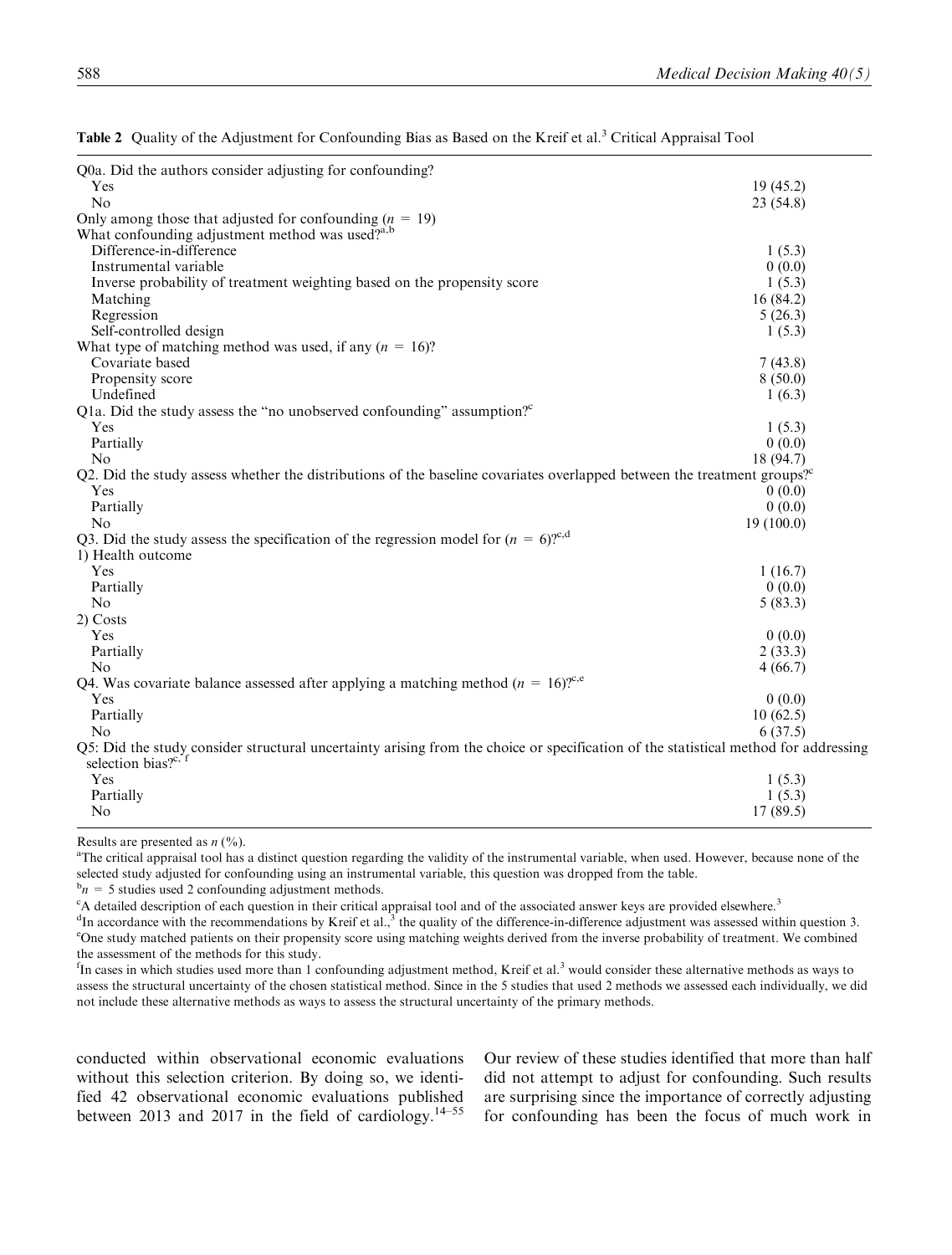| Section/Item <sup>a,b</sup>                  | <b>Item</b><br><b>Number</b> | Recommendation                                                                                                                                                                                                                                                                                                                                                 | Number of<br><b>Publications</b><br>Reporting<br>the Item $(\% )$ |
|----------------------------------------------|------------------------------|----------------------------------------------------------------------------------------------------------------------------------------------------------------------------------------------------------------------------------------------------------------------------------------------------------------------------------------------------------------|-------------------------------------------------------------------|
|                                              |                              |                                                                                                                                                                                                                                                                                                                                                                |                                                                   |
| Title and abstract<br>Title                  | $\mathbf{1}$                 | Identify the study as an economic evaluation, or use more<br>specific terms such as "cost-effectiveness analysis" and                                                                                                                                                                                                                                          | 12(28.6)                                                          |
| Abstract                                     | 2                            | describe the interventions compared<br>Provide a structured summary of objectives, perspective,<br>setting, methods (including study design and inputs), results<br>(including base-case and uncertainty analyses), and<br>conclusions                                                                                                                         | 27(64.3)                                                          |
| Introduction<br>Background and objectives    | 3                            | Provide an explicit statement of the broader context for the<br>study; present the study question and its relevance for<br>health policy or practice decisions                                                                                                                                                                                                 | 42(100.0)                                                         |
| Methods                                      |                              |                                                                                                                                                                                                                                                                                                                                                                |                                                                   |
| Target population and<br>subgroups           | 4                            | Describe characteristics of the base-case population and<br>subgroups analyzed including why they were chosen                                                                                                                                                                                                                                                  | 41 (97.6)                                                         |
| Setting and location                         | 5                            | State relevant aspects of the system(s) in which the decision(s)<br>$need(s)$ to be made                                                                                                                                                                                                                                                                       | 39 (92.9)                                                         |
| Study perspective                            | 6                            | Describe the perspective of the study and relate this to the<br>costs being evaluated                                                                                                                                                                                                                                                                          | 20(47.6)                                                          |
| Comparators                                  | 7                            | Describe the interventions or strategies being compared and                                                                                                                                                                                                                                                                                                    | 37(88.1)                                                          |
| Time horizon                                 | 8                            | state why they were chosen<br>State the time horizon(s) over which costs and consequences                                                                                                                                                                                                                                                                      | 21(50.0)                                                          |
| Discount rate                                | 9                            | are being evaluated and say why appropriate<br>Report the choice of discount rate(s) used for costs and                                                                                                                                                                                                                                                        | 8(19.0)                                                           |
| Choice of health outcomes                    | 10                           | outcomes and say why appropriate<br>Describe what outcomes were used as the measure(s) of<br>benefit in the evaluation and their relevance for the type of                                                                                                                                                                                                     | 36(85.7)                                                          |
| Measurement of<br>effectiveness              | 11a                          | analysis performed<br>Single study-based estimates: describe fully the methods used<br>for identification of included studies and synthesis of clinical<br>effectiveness data                                                                                                                                                                                  | 35(83.3)                                                          |
| Measurement of preference-<br>based outcomes | 12                           | If applicable, describe the population and methods used to<br>elicit preferences for outcomes                                                                                                                                                                                                                                                                  | 14 $(70.0)^{\circ}$                                               |
| Estimating resources and<br>costs            | 13a                          | Single study-based economic evaluation: Describe approaches<br>used to estimate resource use associated with the alternative<br>interventions. Describe primary or secondary research<br>methods for valuing each resource item in terms of its unit<br>cost. Describe any adjustment made to approximate to<br>opportunity costs.                             | 35(83.3)                                                          |
| Currency, price date, and<br>conversion      | 14                           | Report the dates of the estimated resource quantities and unit<br>costs; describe methods for adjusting estimated unit costs to<br>the year of reported costs if necessary; describe methods for<br>converting costs into a common currency base and the<br>exchange rate                                                                                      | 16(38.1)                                                          |
| Analytic methods                             | 17                           | Describe all analytic methods supporting the evaluation-this<br>could include methods for dealing with skewed, missing, or<br>censored data; extrapolation methods; methods for pooling<br>data; approaches to validate or make adjustments (e.g.,<br>half-cycle corrections to a model); and methods for<br>handling population heterogeneity and uncertainty | 35(83.3)                                                          |
| Results<br>Incremental costs and<br>outcomes | 19                           | For each intervention, report mean values for the main<br>categories of estimated costs and outcomes of interest, as<br>well as mean differences between the comparator groups; if<br>applicable, report incremental cost-effectiveness ratios                                                                                                                 | 39 (92.9)                                                         |

### Table 3 Quality of the Reporting of Items Identified within the CHEERS Statement

(continued)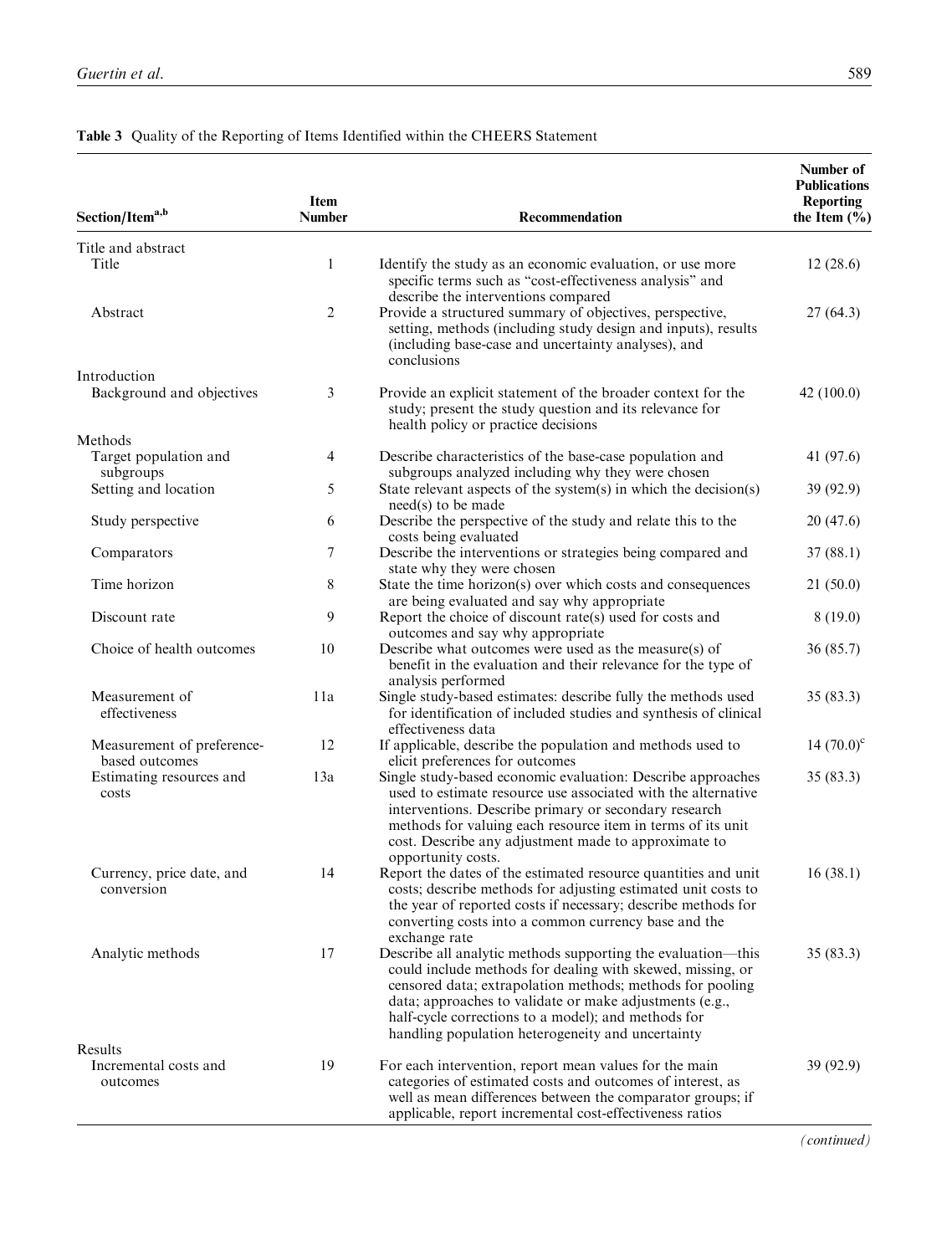#### Table 3 (continued)

| Section/Item <sup>a,b</sup>                                                              | <b>Item</b><br><b>Number</b> | <b>Recommendation</b>                                                                                                                                                                                                                                                                             | Number of<br><b>Publications</b><br><b>Reporting</b><br>the Item $(\% )$ |
|------------------------------------------------------------------------------------------|------------------------------|---------------------------------------------------------------------------------------------------------------------------------------------------------------------------------------------------------------------------------------------------------------------------------------------------|--------------------------------------------------------------------------|
| Characterizing uncertainty                                                               | 20a                          | Single study-based economic evaluation: describe the effects<br>of sampling uncertainty for estimated incremental cost,<br>incremental effectiveness, and incremental cost-effectiveness,<br>together with the impact of methodological assumptions<br>(such as discount rate, study perspective) | 19(45.2)                                                                 |
| Characterizing heterogeneity                                                             | 21                           | If applicable, report differences in costs, outcomes, or cost-<br>effectiveness that can be explained by variations between<br>subgroups of patients with different baseline characteristics<br>or other observed variability in effects that are not reducible<br>by more information            | 12(28.6)                                                                 |
| Discussion<br>Study findings, limitations,<br>generalizability, and<br>current knowledge | 22                           | Summarize key study findings and describe how they support<br>the conclusions reached; discuss limitations and the<br>generalizability of the findings and how the findings fit with<br>current knowledge                                                                                         | 36 (85.7)                                                                |
| Other                                                                                    |                              |                                                                                                                                                                                                                                                                                                   |                                                                          |
| Source of funding                                                                        | 23                           | Describe how the study was funded and the role of the funder<br>in the identification, design, conduct, and reporting of the<br>analysis; describe other nonmonetary sources of support                                                                                                           | 27(64.3)                                                                 |
| Conflicts of interest                                                                    | 24                           | Describe any potential for conflict of interest among study<br>contributors in accordance with journal policy; in the<br>absence of a journal policy, we recommend authors comply<br>with International Committee of Medical Journal Editors'<br>recommendations                                  | 38 (90.5)                                                                |

<sup>a</sup>A detailed description of all of the items included in the CHEERS statement can be found elsewhere.<sup>57</sup>

<sup>b</sup>Items 15, 16, and 18 of the CHEERS checklist were ignored as they pertained to items considered irrelevant to the types of studies examined within the review.

c This item was not applicable in 22 of the 42 selected publications (52.3%). The relative value was calculated from the 20 remaining publications where this item was relevant.

epidemiology, economics, and health economics. However, regardless of the reason why confounding factors were not adjusted for in these studies, we can easily state that their unadjusted results are biased. Unfortunately, since confounding can bias both the economic component and the effectiveness component of the economic evaluation,<sup>5,6</sup> we were unable to evaluate if the conclusions of these studies would differ had they adjusted for confounding.

Quantitatively, even though we restricted our review to observational economic evaluations in the field of cardiology, many of our results regarding the studies that did adjust for confounding are aligned with those found in past systematic reviews on the subject that did not impose such a restriction. Like others,  $3,4$  we show that authors who adjusted for confounding favored regression and matching-based methods (Table 2). However, unlike Kreif et al., $<sup>3</sup>$  who found that authors favored regression-</sup> based methods (51%), including the difference-indifference method, over covariate matching (25%) and all PS methods (22%), we showed that PS methods (42%) and covariate matching (37%) were favored over regression-based methods (26%) and the difference-indifference method (5%). Our results are therefore more aligned with those obtained by  $Rowithis<sup>4</sup>$  that showed that PS methods (49%) and regression-based methods (28%) were favored over others. Of note, although no document has identified whether PS methods are superior to other commonly available methods when adjusting for confounding in observational economic evaluation, this result probably reflects the increased uptake of PS methodology in other fields<sup>58,59</sup> and the relative ease with which PS methods may be used in these types of studies.<sup>8</sup>

Despite these similarities with regard to the choice of confounding methods being used by authors, our results suggest that the quality of the confounding adjustment in recently published studies in cardiology tends to be worse than in those selected by Kreif et al.<sup>3</sup> within their review (Table 2). For example, none of our selected studies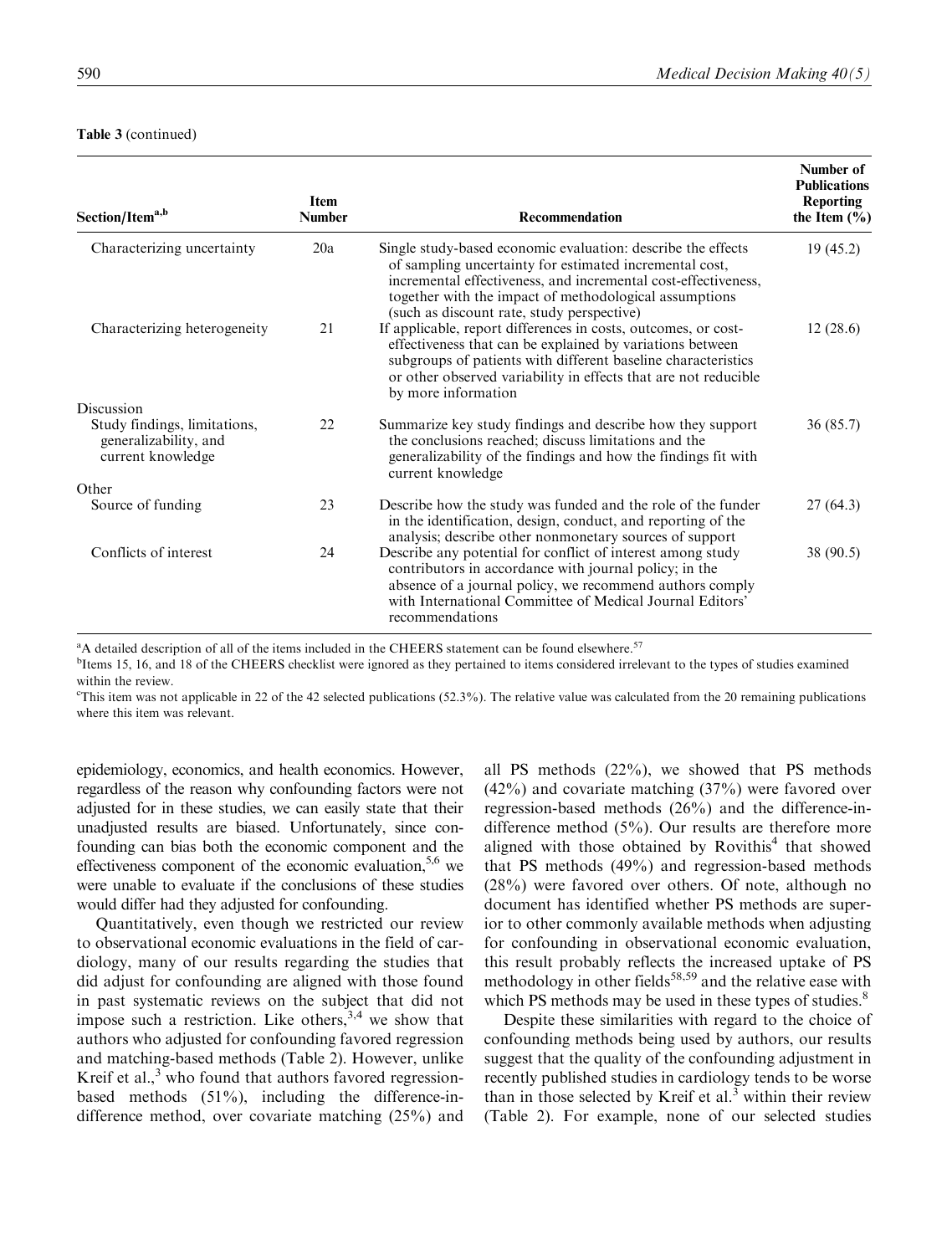assessed the ''no unobserved confounding'' assumption (i.e., Q1a in the Kreif et al. critical appraisal tool), whereas 23% studies at least partially assessed this assumption in their review. Although it is unclear why the quality of confounding adjustment would be poorer in the studies we selected, one explanation could reside in the fact that Kreif et al. selected studies using a broader selection criterion (i.e., identified economic evaluations were eligible as long as at least 1 component of the economic evaluation was based on observational data). Unfortunately, results limited to the subset of studies in which both the cost and the effectiveness components were based on observational data are not available.

In a broader context, our review raises 2 important issues regarding the value of and the choice of methods used to adjust for confounding in observational economic evaluations. First, as we previously noted, we were unable to predict the impact of confounders in the studies that only provided unadjusted results nor if adjusted results would lead to different conclusions regarding the value of the study interventions. One particular solution that is commonly used in epidemiology is to examine the theoretical impact that an unadjusted confounder could have on the observed association.<sup>60</sup> To the best of our knowledge, this approach has never been extended to the context of observational economic evaluations. Continued work focusing on this area of research is warranted. Second, despite the value of having a short and quick critical appraisal tool containing only 6 questions to asses the quality of confounding adjustment, our review hints to the limits of assessing the validity of the confounding adjustment using such a limited number of questions, especially considering the ongoing developments in this area. We recognize that all of the methods used within the selected studies were originally considered by Kreif et al. $3$  However, many new confounding adjustment methods have been developed in recent years, for example, semiautomated techniques (e.g., high-dimensional PS methods<sup>61</sup>), G methods,  $62,63$ or double robust methods that can naturally be combined with machine-learning methods (e.g., the use of Super Learner within targeted maximum likelihood estimation<sup>64,65</sup>). We refer interested readers to various methodological papers and primers describing the strengths and limits of some of these methods in the context of adjustment for confounding.59,64,66–71 Future work aimed at revising previous tools to better integrate these novel methods and comparing these various methods to each other in the context of observational economic evaluations is also needed.

In light of these issues, we make the following 2 recommendations to be considered in future good practice guidelines. First, we suggest that authors report both the unadjusted and adjusted results of their observational economic evaluations, as the difference between the 2 results may hint to the potential impact of confounding in the examined setting. Second, we advise researchers to further disclose and justify the confounding adjustment method they use when conducting an observational economic evaluation. We believe that such a recommendation could be facilitated by the inclusion of additional confounding adjustment-related items in a revised version of the CHEERS statement or in a novel reporting guideline specific to observational economic evaluations; these items could be inspired by those present in the STrenghtening the Reporting of Observational studies in Epidemiology (STROBE) statement.<sup>72,73</sup> We recognize that our results show that many items in the CHEERS statement were not reported within our selected studies (Table 3) and that only 2 were published in journals that previously endorsed this reporting guideline (i.e., Value in Health and the Journal of Medical Economics). That being said, previous work by others have shown that reporting of at least certain items included in reporting guidelines improved following their publication.<sup>74–76</sup> Although we believe that adding a critical appraisal tool, like the one proposed by Kreif et al., $\frac{3}{2}$  could improve the reporting as well as the quality of the confounding adjustment, revisions to these tools are required (e.g., adding items specific to novel methods) before formally recommending their adoption by journals.

Our study has several strengths and limitations. The primary strength of our review of observational economic evaluations in cardiology resides in the fact that, unlike others,  $3,4$  we did not restrict our review to only published economic evaluations that stated having adjusted for confounding bias. By doing so, we were able to identify that more than half (54.8%) of identified observational economic evaluations in cardiology did not adjust for confounding bias. That being said, to do so, we created a search strategy that favored sensitivity over specificity. To compensate for the high sensitivity and low specificity of this search strategy, we chose to limit our review to manuscripts published between 2013 and 2017 and did not examine other clinical areas to maintain its feasibility. Although we cannot exclude the risk that our results do not reflect the broader current state of the field, the clinical area we chose to examine remains one of the most important in terms of volume in PubMed. As such, we believe our results likely also reflect the current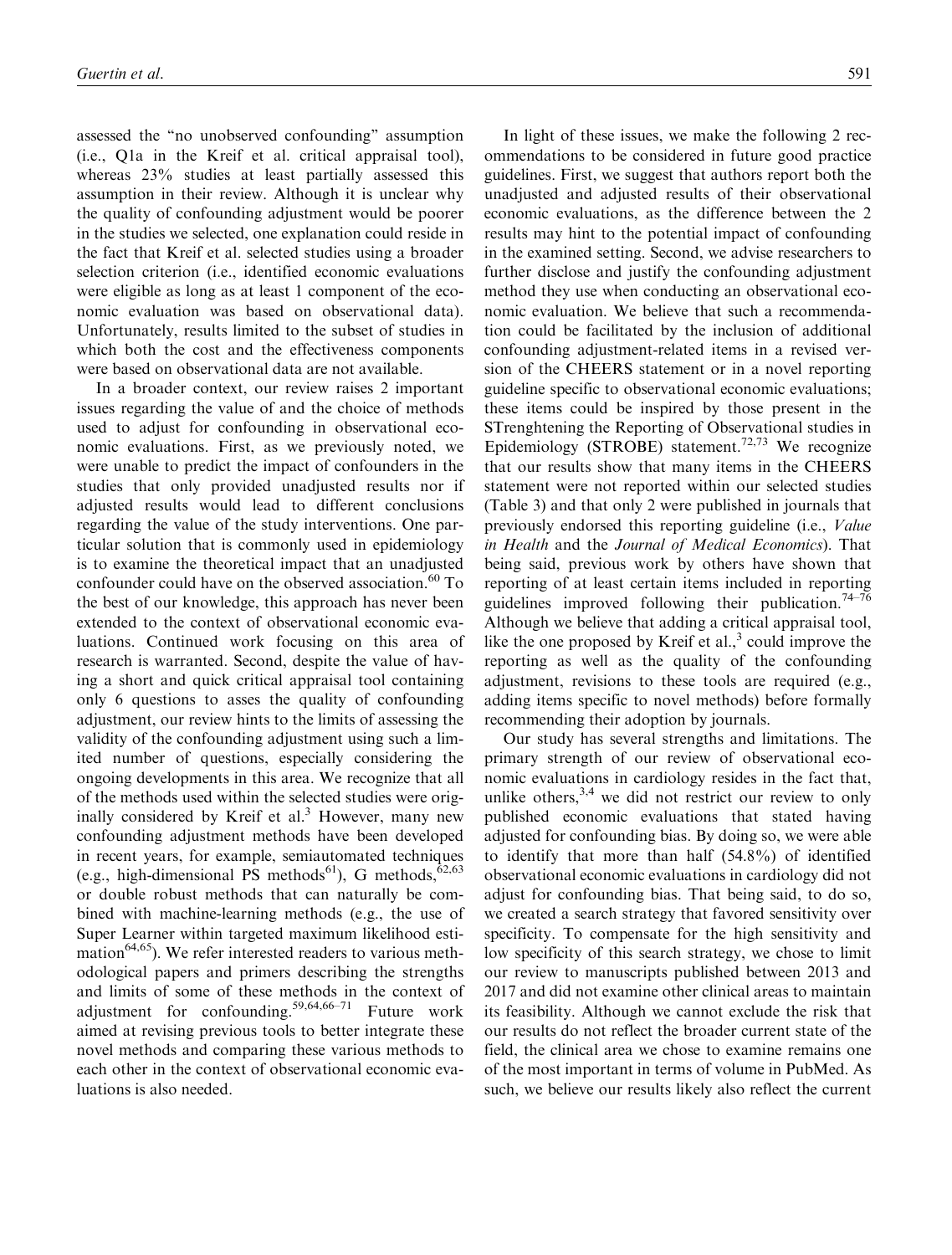state of the literature in terms of confounding adjustment within observational economic evaluations in other clinical areas. Another noticeable strength of our work compared with previous reviews<sup>3,4</sup> is the fact that the article screening and selection as well as the data extraction were always conducted by at least 2 independent members of our team. In terms of limitations, our assessment of the quality of the confounding adjustment was limited by the quality of the reporting within the study. As such, we cannot exclude the fact that authors who did control for confounding did account for the underlying assumptions associated with these methods but did not report them. However, this limit should not undermine our result regarding the high proportion of studies that were limited to unadjusted results. An additional limitation of our work concerns the fact that we only examined a fraction of the types of economic evaluations based on observational data, that is, only those in which both the cost and effectiveness components were based solely on observational data. There are, however, numerous other types of economic evaluations based on observational data, including those that use observational data only for 1 of the 2 components of the economic evaluation and modelbased economic evaluations extrapolating observational data. Although we are unable to state whether our results regarding the quality of the confounding adjustment extends to these alternative types of studies, our conclusions regarding the importance of adjusting for confounding remain valid. Future work is also needed to better examine the limits of using observational data in these other types of studies.

In conclusion, our results highlight the fact that more than half of observational economic evaluations in cardiology, published between 2013 and 2017, did not adjust for potential confounders and that, in those that did, the methodological choices were rarely justified by the authors. Despite previous knowledge translation efforts, additional knowledge translation efforts are warranted. One potential solution could reside in including confounding adjustment-related items in the upcoming revision of the CHEERS statement<sup>77</sup> and/or producing an extension of the CHEERS statement specific to observational economic evaluations that would state the importance of reporting on the method chosen to address confounding bias in studies and on the risk for residual confounding.

#### Acknowledgments

We thank Nathalie Rheault, information specialist, and Hervé Tchala Vignon Zomahoun, scientific coordinator, from the ''Health and Social Services Systems, Knowledge Translation and

Implementation'' Component of the Quebec SPOR-SUPPORT Unit, who supported us in developing the literature search strategy and identifying the unique citations for the study selection process.

#### ORCID iDs

Jason R. Guertin<https://orcid.org/0000-0003-1718-5307> Blanchard Conombo<https://orcid.org/0000-0001-6636-8164>

#### Supplemental Material

Supplementary material for this article is available on the Medical Decision Making Web site at [http://journals.sagepub](http://journals.sagepub.com/home/mdm) [.com/home/mdm](http://journals.sagepub.com/home/mdm).

#### **References**

- 1. Ramsey SD, Willke RJ, Glick H, et al. Cost-effectiveness analysis alongside clinical trials II: an ISPOR Good Research Practices Task Force report. Value Health. 2015;18(2):161–72.
- 2. Deidda M, Geue C, Kreif N, Dundas R, McIntosh E. A framework for conducting economic evaluations alongside natural experiments. Soc Sci Med. 2019;220:353-61.
- 3. Kreif N, Grieve R, Sadique MZ. Statistical methods for cost-effectiveness analyses that use observational data: a critical appraisal tool and review of current practice. Health Econ. 2013;22(4):486–500.
- 4. Rovithis D. Do health economic evaluation using observational data provide reliable assessment of treatment effects? Health Econ Rev. 2013;3:21.
- 5. Hoch JS, Briggs AH, Willan AR. Something old, something new, something borrowed, something blue: a framework for the marriage of health econometrics and costeffectiveness analysis. Health Econ. 2002;11(5):415–30.
- 6. Guertin JR, Bowen JM, De Rose G, O'Reilly DJ, Tarride J-E. Illustration of the impact of unmeasured confounding within an economic evaluation based on nonrandomized data. MDM Policy Pract. 2017;2(1):1–11.
- 7. Indurkhya A, Mitra N, Schrag D. Using propensity scores to estimate the cost-effectiveness of medical therapies. Stat Med. 2006;25(9):1561–76.
- 8. Manca A, Austin PC. Using Propensity Score Methods to Analyse Individual Patient Level Cost Effectiveness Data from Observational Studies. York (UK): The University of York, Health Economics and Data Group Working Paper; 2008;8:20.
- 9. Drummond M, Sculpher M, Claxton K, Stoddart G, Torrance G. Methods for the Economic Evaluation of Health Care Programmes. 4th ed. Oxford (UK): Oxford University Press; 2015.
- 10. Liberati A, Altman DG, Tetzlaff J, et al. The PRISMA statement for reporting systematic reviews and meta-analyses of studies that evaluate health care interventions: explanation and elaboration. PLoS Med. 2009;6(7):e1000100.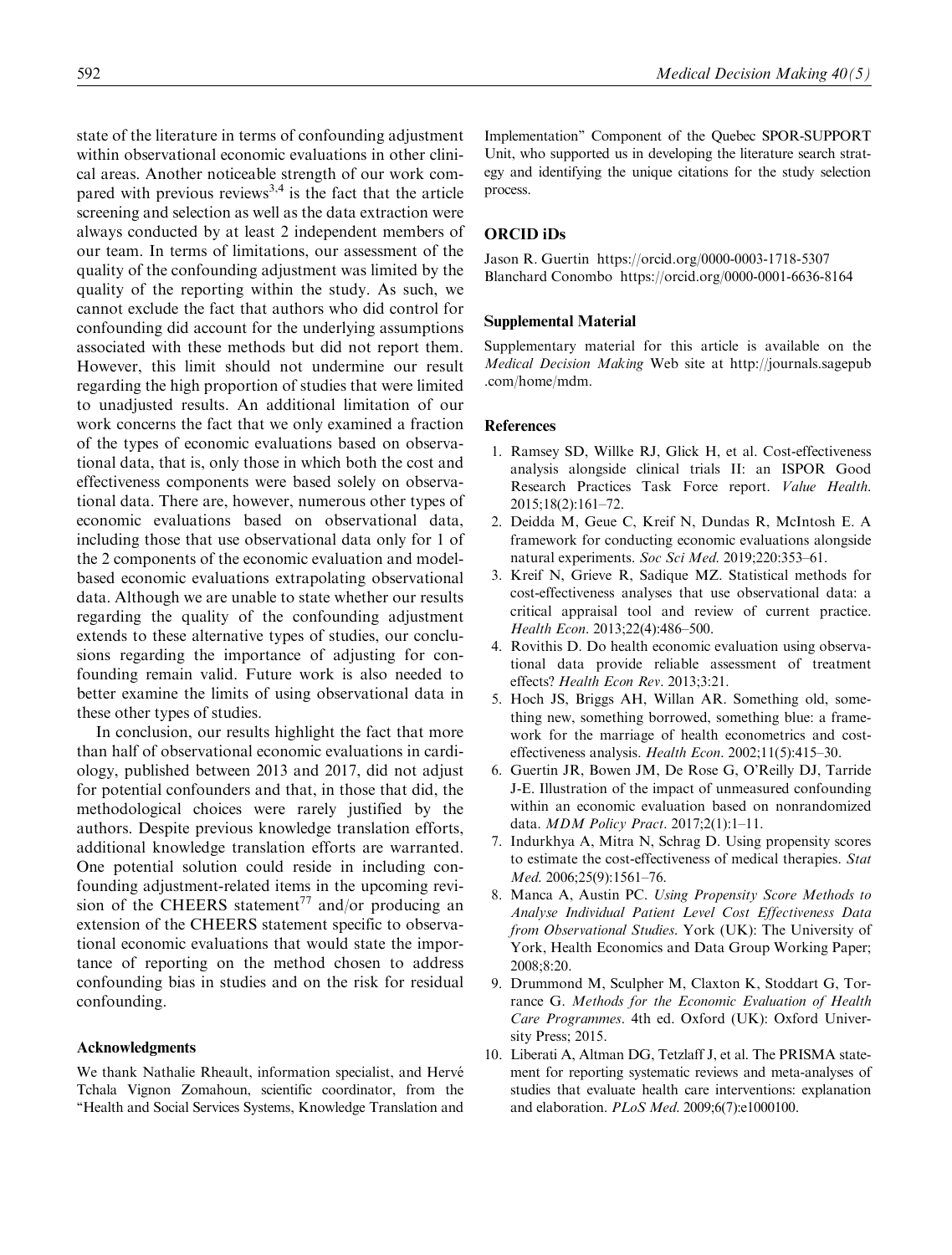- 11. Moher D, Liberati A, Tetzlaff J, Altman DG, Group P. Preferred reporting items for systematic reviews and metaanalyses: the PRISMA statement. PLoS Med. 2009;6(7): e1000097.
- 12. Scottish Intercollegiate Guidelines. Search filters: observational studies. Edinburgh (UK): SIGN; 2019. Available from:<https://www.sign.ac.uk/search-filters>.
- 13. Husereau D, Drummond M, Petrou S, et al. Consolidated Health Economic Evaluation Reporting Standards (CHEERS) statement. BMJ. 2013;346:f1049.
- 14. Abdel-Rahman F, Tuffaha HW, Sharma S, et al. GCSF with or without chemotherapy compared to Plerixafor with GCSF as salvage mobilization regimen in patients with multiple myeloma and lymphoma: collection effectiveness and cost effectiveness analysis. J Oncol Pharm Pract. 2014;20(2):130–6.
- 15. Aitken EL, Jackson AJ, Hameed H, Chandramohan M, Kasthuri R, Kingsmore DB. Cephalic arch stenosis: angioplasty to preserve a brachiocephalic fistula or new brachiobasilic fistula? A cost-effectiveness study. Ren Fail. 2014; 36(10):1550–8.
- 16. Aljutaili M, Becker C, Witt S, et al. Should health insurers target prevention of cardiovascular disease? A costeffectiveness analysis of an individualised programme in Germany based on routine data. BMC Health Serv Res. 2014;14:263.
- 17. Gopi B, Sushmitha C, Nikitha K, et al. Cost-effectiveness analysis in the management of stroke. Asian J Pharm Clin Res. 2017;10(7):127–30.
- 18. Behar JM, Chin HM, Fearn S, et al. Cost-effectiveness analysis of quadripolar versus bipolar left ventricular leads for cardiac resynchronization defibrillator therapy in a large, multicenter UK registry. JACC Clin Electrophysiol. 2017;3(2):107–16.
- 19. Chang AM, Ho JC, Yan BP, Yu CM, Lam YY, Lee VW. Cost-effectiveness of dabigatran compared with warfarin for stroke prevention in patients with atrial fibrillation—a real patient data analysis in a Hong Kong teaching hospital. Clin Cardiol. 2013;36(5):280–5.
- 20. Corso A, Mangiacavalli S, Cocito F, et al. Long term evaluation of the impact of autologous peripheral blood stem cell transplantation in multiple myeloma: a cost-effectiveness analysis. PLoS One. 2013;8(9):e75047.
- 21. de Lorenzo-Pinto A, Herranz-Alonso A, Cuellar-Basterrechea B, et al. Clinical and economic impact of a multidisciplinary intervention to reduce bleeding risk in patients with acute coronary syndrome. Revista espanola de cardiologia. 2017;70(10):825–31.
- 22. El-Saiedi SA, El Sisi AM, Mandour RS, Abdel-Aziz DM, Attia WA. Cost-effectiveness analysis of different devices used for the closure of small-to-medium-sized patent ductus arteriosus in pediatric patients. Ann Pediatr Cardiol. 2017;10(2):144–51.
- 23. Eseonu CI, Rincon-Torroella J, ReFaey K, Quinones-Hinojosa A. The cost of brain surgery: awake vs asleep

craniotomy for perirolandic region tumors. Neurosurgery. 2017;81(2):307–14.

- 24. Flynt LK, Kenney RM, Zervos MJ, Davis SL. The safety and economic impact of cefazolin versus nafcillin for the treatment of methicillin-susceptible Staphylococcus aureus bloodstream infections. Infect Dis Ther. 2017;6(2):225–31.
- 25. Freeman PM, Protty MB, Aldalati O, et al. Severe symptomatic aortic stenosis: medical therapy and transcatheter aortic valve implantation (TAVI)-a real-world retrospective cohort analysis of outcomes and cost-effectiveness using national data. Open Heart. 2016;3(1):e000414.
- 26. Hlatky MA, Shilane D, Hachamovitch R, Dicarli MF, Investigators S. Economic outcomes in the Study of Myocardial Perfusion and Coronary Anatomy Imaging Roles in Coronary Artery Disease registry: the SPARC Study. J Am Coll Cardiol. 2014;63(10):1002–8.
- 27. Ho YL, Yu JY, Lin YH, et al. Assessment of the costeffectiveness and clinical outcomes of a fourth-generation synchronous telehealth program for the management of chronic cardiovascular disease. J Med Internet Res. 2014; 16(6):e145.
- 28. Hsieh HM, Gu SM, Shin SJ, Kao HY, Lin YC, Chiu HC. Cost-effectiveness of a diabetes pay-for-performance program in diabetes patients with multiple chronic conditions. PLoS One. 2015;10(7):e0133163.
- 29. Jeong HS, Shin JW, Kwon HJ, et al. Cost benefits of rapid recanalization using intraarterial thrombectomy. Brain Behav. 2017;7(10):e00830.
- 30. Krenn L, Kopp C, Glogar D, et al. Cost-effectiveness of percutaneous coronary intervention with drug-eluting stents in patients with multivessel coronary artery disease compared to coronary artery bypass surgery five-years after intervention. Catheter Cardiovasc Intervent. 2014;84(7):1029–39.
- 31. Langabeer JR III, Champagne-Langabeer T, Alqusairi D, et al. Cost-benefit analysis of telehealth in pre-hospital care. J Telemed Telecare. 2017;23(8):747–51.
- 32. Lee S, Baek K, Chun K.Cost-effectiveness of drug-eluting vs. bare-metal stents in patients with coronary artery disease from the Korean National Health Insurance Database. Yonsei Med J. 2014;55(6):1533–41.
- 33. Lee VW, Cheng FW, Choi AY, Fong ST, Yu CM, Yan BP. Clinical, humanistic, and economic outcomes between drug-eluting stent (DES) and bare metal stent (BMS): 18 month follow-up study. J Med Econ. 2017;20(3):239–45.
- 34. Maeng DD, Pitcavage JM, Tomcavage J, Steinhubl SR. Can health insurance improve employee health outcome and reduce cost? An evaluation of Geisinger's employee health and wellness program. *J Occup Environ Med.* 2013; 55(11):1271–5.
- 35. Mafe JJ, Planelles B, Asensio S, et al. Cost and effectiveness of lung lobectomy by video-assisted thoracic surgery for lung cancer. J Thorac Dis. 2017;9(8):2534–43.
- 36. Malhotra AK, Goldberg SR, McLay L, et al. DVT surveillance program in the ICU: analysis of cost-effectiveness. PLoS One. 2014;9(9):e106793.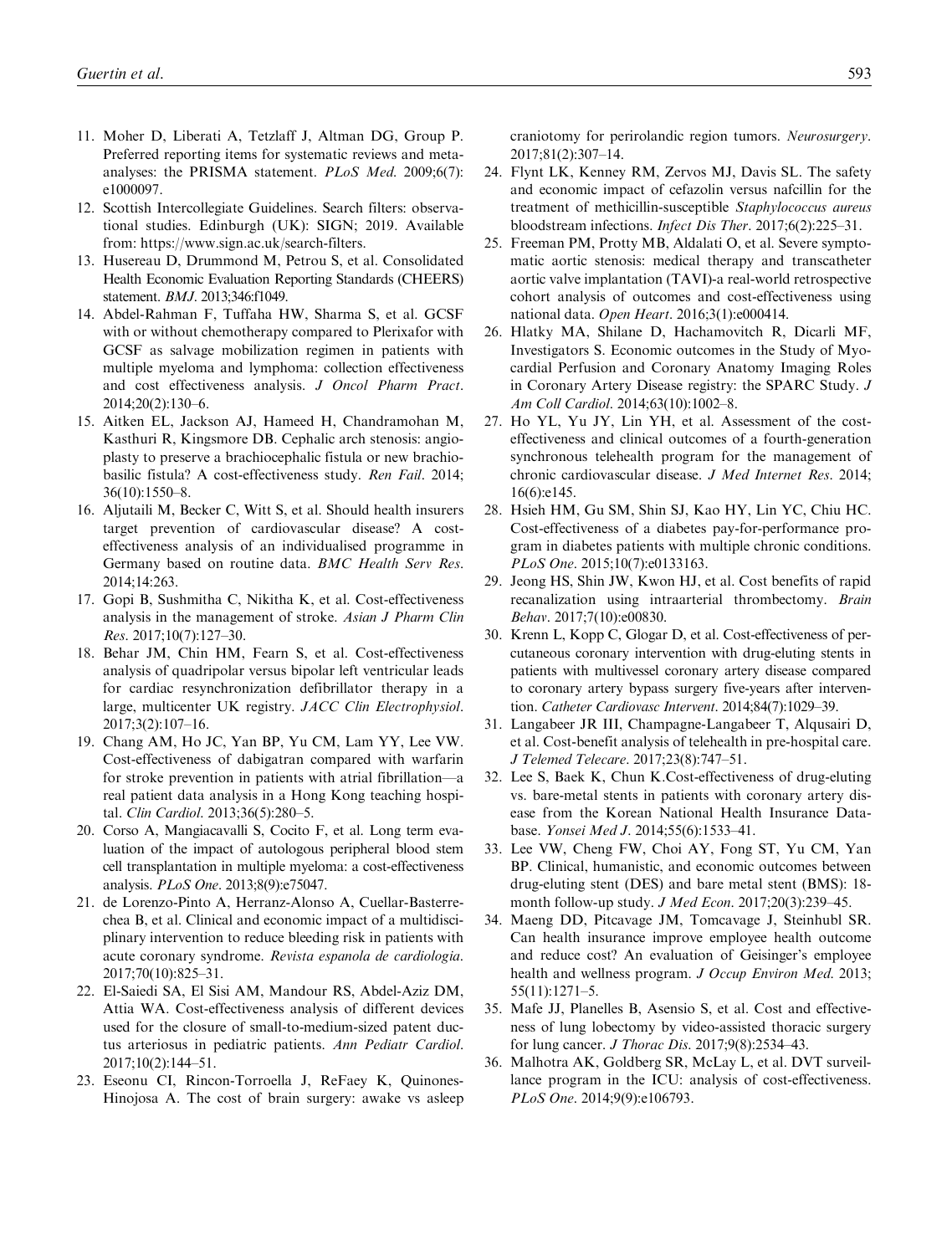- 37. Nilsson S, Andersson A, Janzon M, Karlsson JE, Levin LA. Cost consequences of point-of-care troponin T testing in a Swedish primary health care setting. Scand J Prim Health Care. 2014;32(4):241–7.
- 38. Norton SP, Dickerson EM, Kulwin CG, Shah MV. Technology that achieves the Triple Aim: an economic analysis of the BrainPath approach in neurosurgery. Clinicoecon Outcomes Res. 2017;9:519–23.
- 39. Panca M, Cutting K, Guest JF. Clinical and cost-effectiveness of absorbent dressings in the treatment of highly exuding VLUs. J Wound Care. 2013;22(3):109–10, 12–8.
- 40. Parody E, Pedraza S, Garcia-Gil MM, Crespo C, Serena J, Davalos A. Cost-utility analysis of magnetic resonance imaging management of patients with acute ischemic stroke in a Spanish hospital. Neurol Ther. 2015;4(1):25–37.
- 41. Parvathy J, Philip TM, Abhijith K, Sreeni S, Panicker NK, Nambiar V. Fluoxetine vs venlafaxine: economic evaluation in post stroke depression. Int J Pharm Sci Rev Res. 2016;41(1):234–6.
- 42. Pattenden JF, Mason AR, Lewin RJ. Collaborative palliative care for advanced heart failure: outcomes and costs from the 'Better Together' pilot study. BMJ Support Palliat Care. 2013;3(1):69–76.
- 43. Peres J, Martins R, Alves JD, Valverde A. Rituximab in generalized myasthenia gravis: clinical, quality of life and cost–utility analysis. Porto Biomed J. 2017;2(3):81–5.
- 44. Petrov G, Kelle S, Fleck E, Wellnhofer E. Incremental cost-effectiveness of dobutamine stress cardiac magnetic resonance imaging in patients at intermediate risk for coronary artery disease. Clin Res Cardiol. 2015;104(5):401–9.
- 45. Pribadi FW, Dwiprahasto I, Thobari JA. Cost analysis of combination diuretic therapy with Ace-inhibitors to diuretic therapy without Ace-inhibitors in heart failure patients. Bangladesh J Med Sci. 2016;15(3):368–75.
- 46. Regueiro A, Bosch J, Martin-Yuste V, et al. Cost-effectiveness of a European ST-segment elevation myocardial infarction network: results from the Catalan Codi Infart network. BMJ Open. 2015;5(12):e009148.
- 47. Rychlik R, Kreimendahl F, Schnur N, Lambert-Baumann J, Dressler D. Quality of life and costs of spasticity treatment in German stroke patients. Health Econ Rev. 2016;6(1):27.
- 48. Spence MM, Makarem AF, Reyes SL, et al. Evaluation of an outpatient pharmacy clinical services program on adherence and clinical outcomes among patients with diabetes and/or coronary artery disease. J Manag Care Spec Pharm. 2014;20(10):1036–45.
- 49. Sultan S, Tawfick W, Hynes N. Cool excimer laser-assisted angioplasty (CELA) and tibial balloon angioplasty (TBA) in management of infragenicular arterial occlusion in critical lower limb ischemia (CLI). Vasc Endovascular Surg. 2013;47(3):179–91.
- 50. Tamilselvan T, Kumutha T, Lekshmi AV, James AC, Reji JS, Cheriyan N. Pharmacoeconomical evaluation of oral hypoglycemic agents for type-2 diabetes mellitus in a multispeciality hospital. *Int J Pharm Sci Res.* 2017;8(5).
- 51. Tsiachristas A, Burgers L, Rutten-van Molken MP. Costeffectiveness of disease management programs for cardiovascular risk and COPD in The Netherlands. Value Health. 2015;18(8):977–86.
- 52. Wittayanukorn S, Westrick SC, Hansen RA, et al. Evaluation of medication therapy management services for patients with cardiovascular disease in a self-insured employer health plan. J Manag Care Pharm. 2013;19(5):385–95.
- 53. Yan X, Hu H-T, Liu S, Sun Y-H, Gao X. A pharmacoeconomic assessment of recombinant tissue plasminogen activator therapy for acute ischemic stroke in a tertiary hospital in China. Neurol Res. 2014;37(4):352–8.
- 54. Zhang H, Wang Y, Jiang ZM, et al. Impact of nutrition support on clinical outcome and cost-effectiveness analysis in patients at nutritional risk: a prospective cohort study with propensity score matching. Nutrition. 2017;37:53-9.
- 55. Zhang Z, Kolm P, Grau-Sepulveda MV, et al. Costeffectiveness of revascularization strategies: the ASCERT study. *J Am Coll Cardiol.* 2015;65(1):1-11.
- 56. Petersen ML, Porter KE, Gruber S, Wang Y, van der Laan MJ. Diagnosing and responding to violations in the positivity assumption. Stat Methods Med Res. 2012;21(1):31–54.
- 57. Husereau D, Drummond M, Petrou S, et al. Consolidated Health Economic Evaluation Reporting Standards (CHEERS) —explanation and elaboration: a report of the ISPOR Health Economic Evaluation Publication Guidelines Good Reporting Practices Task Force. Value Health. 2013;16(2): 231–50.
- 58. Borah BJ, Moriarty JP, Crown WH, Doshi JA. Applications of propensity score methods in observational comparative effectiveness and safety research: where have we come and where should we go? *J Comp Eff Res.* 2014;3(1): 63–78.
- 59. Crown WH. Propensity-score matching in economic analyses: comparison with regression models, instrumental variables, residual inclusion, differences-in-differences, and decomposition methods. Appl Health Econ Health Policy. 2014;12(1):7–18.
- 60. Groenwold RH, Nelson DB, Nichol KL, Hoes AW, Hak E. Sensitivity analyses to estimate the potential impact of unmeasured confounding in causal research. Int J Epidemiol. 2010;39(1):107–17.
- 61. Schneeweiss S, Rassen JA, Glynn RJ, Avorn J, Mogun H, Brookhart MA. High-dimensional propensity score adjustment in studies of treatment effects using health care claims data. Epidemiology. 2009;20(4):512–22.
- 62. Naimi AI, Cole SR, Kennedy EH. An introduction to g methods. Int J Epidemiol. 2017;46(2):756–62.
- 63. Robins JM, Hernán MA. Estimation of the causal effects of time-varying exposures. Longitudinal Data Analysis. 2009; 553:599.
- 64. Wyss R, Schneeweiss S, van der Laan M, Lendle SD, Ju C, Franklin JM. Using Super Learner prediction modeling to improve high-dimensional propensity score estimation. Epidemiology. 2018;29(1):96–106.